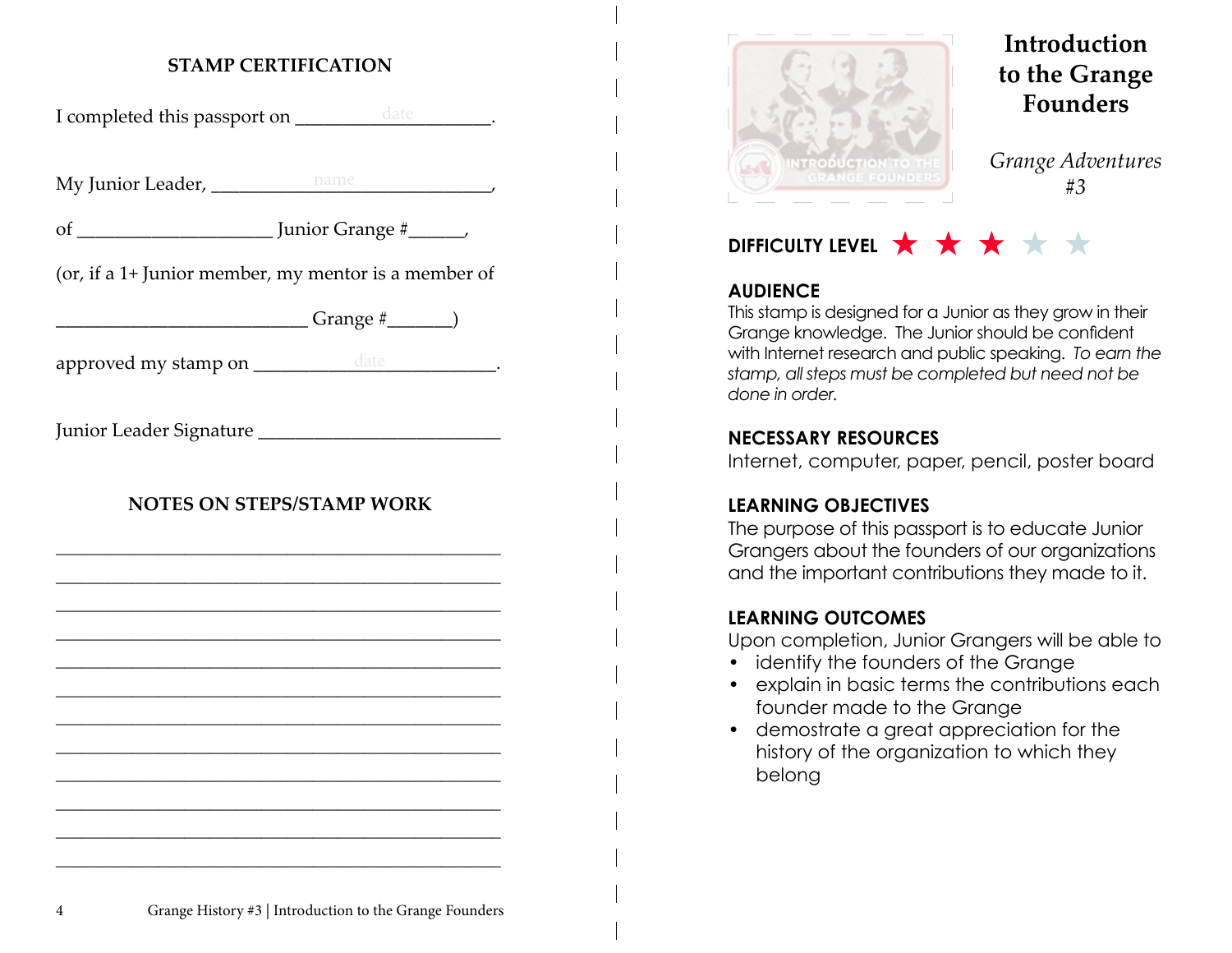#### **Step 1**

What is the official name of the parent organization (commonly referred to as "The Grange")

\_\_\_\_\_\_\_\_\_\_\_\_\_\_\_\_\_\_\_\_\_\_\_\_ \_\_\_\_\_\_\_\_\_\_\_\_\_\_\_\_\_\_\_\_\_\_\_\_

\_\_\_\_\_\_\_\_\_\_\_\_\_\_\_\_\_\_\_\_\_\_\_\_ \_\_\_\_\_\_\_\_\_\_\_\_\_\_\_\_\_\_\_\_\_\_\_\_

\_\_\_\_\_\_\_\_\_\_\_\_\_\_\_\_\_\_\_\_\_\_\_\_ \_\_\_\_\_\_\_\_\_\_\_\_\_\_\_\_\_\_\_\_\_\_\_\_

Name: \_\_\_\_\_\_\_\_\_\_\_\_\_\_\_\_\_\_\_\_\_\_\_\_\_\_\_\_\_\_\_\_\_\_\_\_\_\_

**Step 2**

Name the seven founders of the Grange:

#### **Step 3**

Discover who was later recognized as the eighth founder of the Grange.

Name:  $\blacksquare$ 

\_\_\_\_\_\_\_\_\_\_\_\_\_\_\_\_\_\_\_\_\_\_\_\_

#### **Step 3**

Complete the Introduction to the Founders worksheet Date Completed: \_\_\_\_\_\_\_\_\_\_\_\_\_\_\_\_\_\_\_\_\_\_\_\_\_\_\_\_

#### **Step 4**

Choose one of the founders and write an essay about them. Make sure to include why you choose that person, what their contributions were to founding the Grange, how they met or knew the other founders, and what offices they held in Grange.

Date Completed: \_\_\_\_\_\_\_\_\_\_\_\_\_\_\_\_\_\_\_\_\_\_\_\_\_\_\_\_

#### **Step 5**

Create a poster depicting the eight founders and their contributions to the organization of the Grange.

Date Completed: \_\_\_\_\_\_\_\_\_\_\_\_\_\_\_\_\_\_\_\_\_\_\_\_\_\_\_\_



#### **Step 6**

At a Junior, Subordinate, or Pomona Grange meeting give an oral presentation about the founders or a specific founder. You may use your worksheet, poster, essay or other resources. Date of Presentation: \_\_\_\_\_\_\_\_\_\_\_\_\_\_\_\_\_\_\_\_\_\_

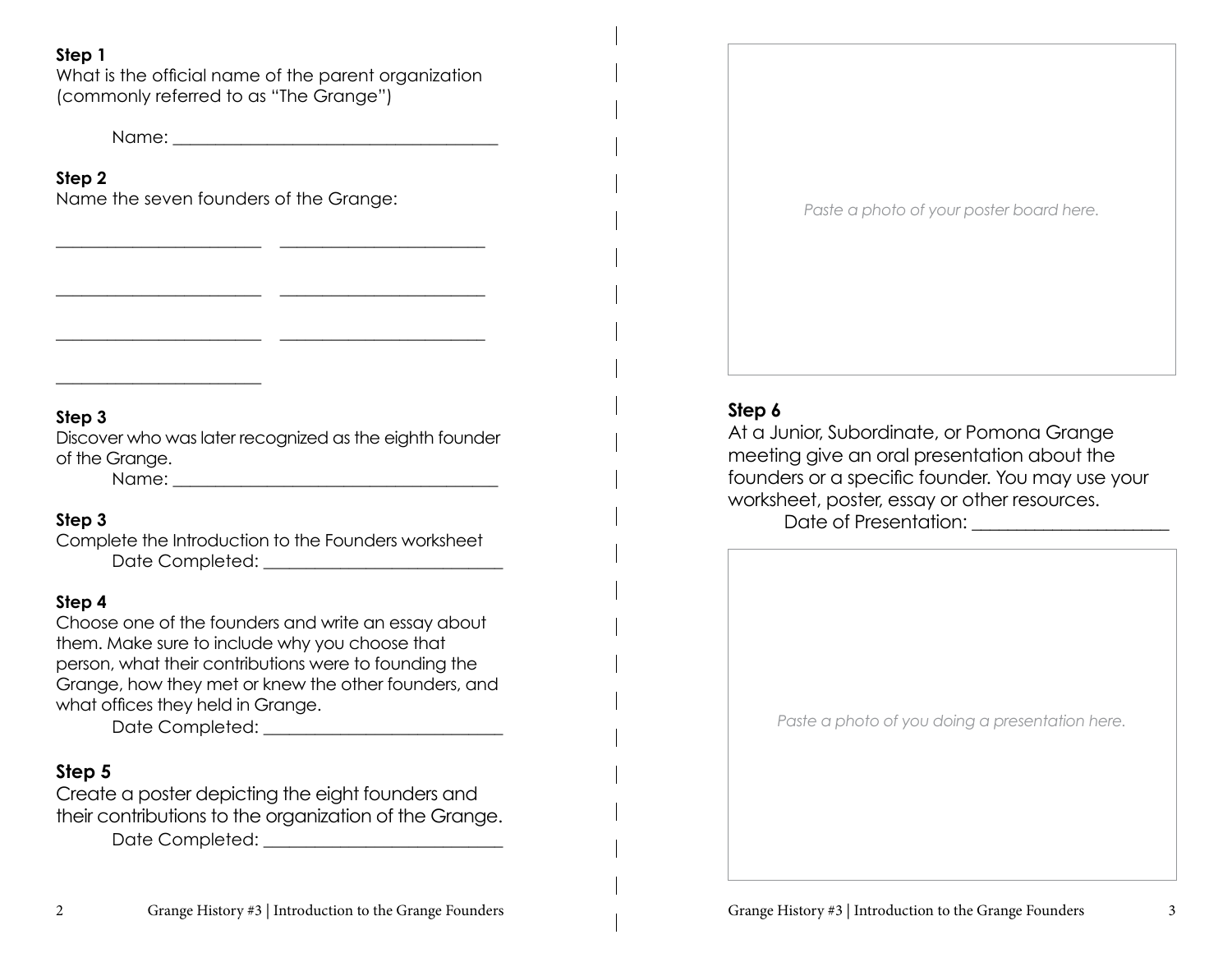### Junior Grange Grange Adventures: Introduction to the Grange Founders



*Associated with Grange Adventures: Passport #3*

# **Oliver Hudson Kelley (1826-1913)** 1. Where was Oliver Hudson Kelley born? 2. What U.S. government agency did he work for? 3. How is he related to Caroline Hall? 4. What office was he given in National Grange upon its organization? 5. Where is the Oliver Hudson Kelley Farm located? \_\_\_\_\_\_\_\_\_\_\_\_\_\_\_\_\_\_\_\_\_\_\_\_\_\_\_\_\_ **William Saunders (1822-1900)** 1. Where was William Saunders born? 2. What U.S. government agency did he work for? 3. What is William Saunders most notable achievement outside the Grange? 4. What two National Grange offices did he hold in The National Grange? *\_\_\_\_\_\_\_\_\_\_\_\_\_* **John R. Thompson (1834-1894)** 1. Where was John Thompson born? 2. What U.S. government agency did he work for? 3. What three National Grange offices did he hold in the National Grange?  $\mathcal{L}_\mathcal{L} = \mathcal{L}_\mathcal{L} = \mathcal{L}_\mathcal{L} = \mathcal{L}_\mathcal{L} = \mathcal{L}_\mathcal{L} = \mathcal{L}_\mathcal{L} = \mathcal{L}_\mathcal{L} = \mathcal{L}_\mathcal{L} = \mathcal{L}_\mathcal{L} = \mathcal{L}_\mathcal{L} = \mathcal{L}_\mathcal{L} = \mathcal{L}_\mathcal{L} = \mathcal{L}_\mathcal{L} = \mathcal{L}_\mathcal{L} = \mathcal{L}_\mathcal{L} = \mathcal{L}_\mathcal{L} = \mathcal{L}_\mathcal{L}$ **William M. Ireland (?-1891)** 1. Where was William Ireland born? 2. What U.S. government agency did he work for? 3. What National Grange offices did he hold? \_\_\_\_\_\_\_\_\_\_\_\_\_\_\_\_\_\_\_\_\_\_\_\_\_\_\_\_\_\_\_\_\_\_\_

4. What Grange did he serve as the first Master?